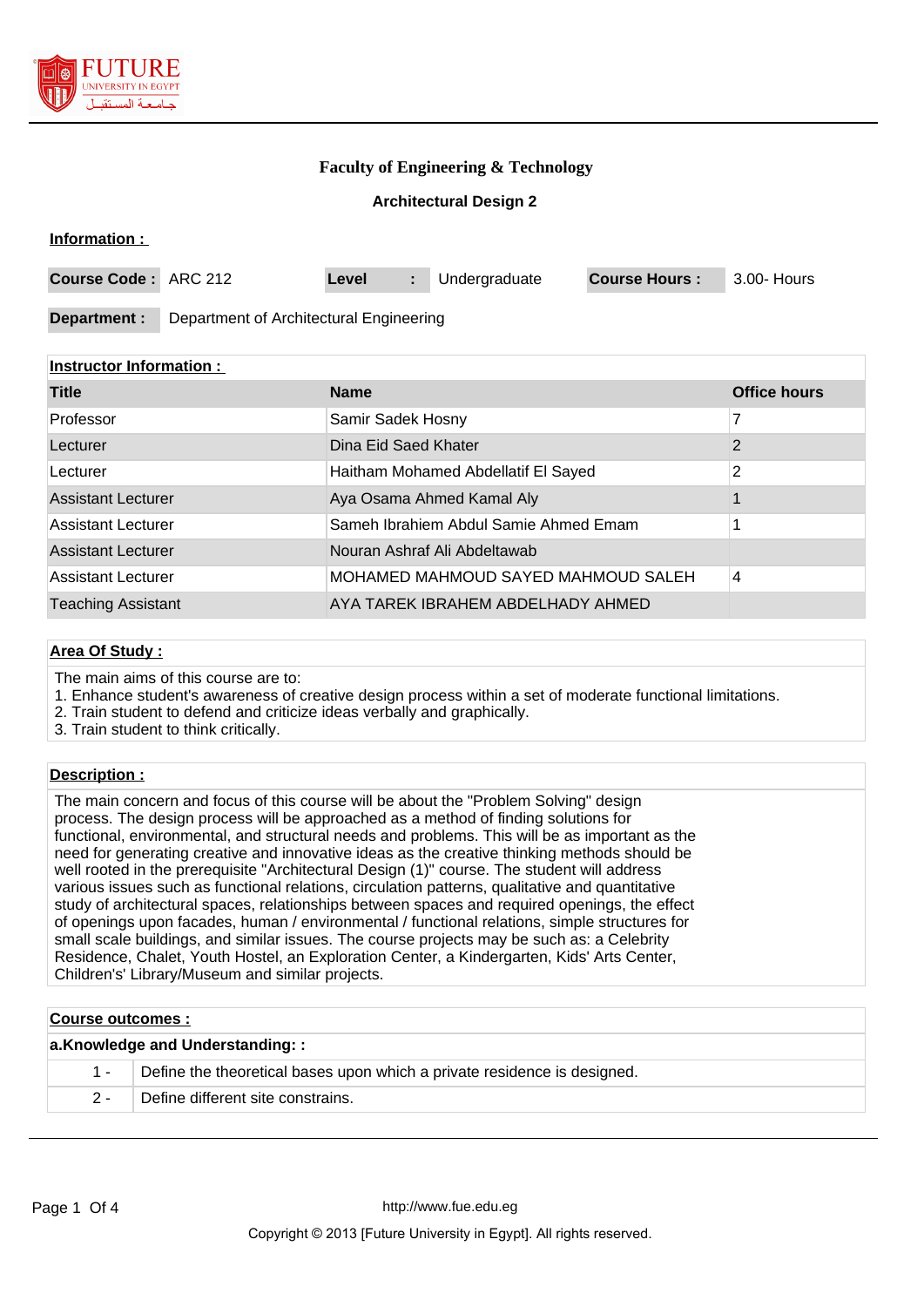

| $3 -$                                | Explain what is meant by design problem.                                                   |  |  |  |
|--------------------------------------|--------------------------------------------------------------------------------------------|--|--|--|
| b.Intellectual Skills::              |                                                                                            |  |  |  |
| $1 -$                                | Apply analytical thinking methods to define design problems.                               |  |  |  |
| $2 -$                                | Apply creative thinking methods to propose different design alternatives.                  |  |  |  |
| $3 -$                                | Analyze site constrains and limitations.                                                   |  |  |  |
| $4 -$                                | Appraise spatial forms and their aesthetic values.                                         |  |  |  |
|                                      | c. Professional and Practical Skills::                                                     |  |  |  |
| $1 -$                                | Design architectural projects in light of spatial, aesthetic, and functional requirements. |  |  |  |
| $2 -$                                | Apply creative concepts and methods to develop his/her design.                             |  |  |  |
| $3 -$                                | Create 2D & 3D sketches to express and develop his/her design.                             |  |  |  |
| 4 -                                  | Use proper presentation techniques to represent his/her design proposal.                   |  |  |  |
| d. General and Transferable Skills:: |                                                                                            |  |  |  |
| $1 -$                                | Express his/her ideas by visual, graphic, written and verbal means                         |  |  |  |
| $2 -$                                | Discuss and defending his/her ideas.                                                       |  |  |  |
| $3 -$                                | Manage time and meet deadlines                                                             |  |  |  |
| $4 -$                                | Search for relevant information.                                                           |  |  |  |
| $5 -$                                |                                                                                            |  |  |  |
| $6 -$                                |                                                                                            |  |  |  |

# **Course Topic And Contents :**

| <b>Topic</b>                                                                                                                                                                                                                                                                                              | No. of hours Lecture |          | <b>Tutorial / Practical</b> |
|-----------------------------------------------------------------------------------------------------------------------------------------------------------------------------------------------------------------------------------------------------------------------------------------------------------|----------------------|----------|-----------------------------|
| Research Data Review (Group Work), Types of Residential Villas<br>AND One day sketch "Space Design Critique"                                                                                                                                                                                              | 3                    | 2        | 1                           |
| Final Research Submission and Group Discussion (Group Work)                                                                                                                                                                                                                                               | 3                    | 3        | 0                           |
| Individual work: Concept with keywords, Detailed Program,<br>Relationship Matrix, Bubble Diagram, Site analysis, and Site Zoning                                                                                                                                                                          | 3                    | 0        | 3                           |
| Residential Design Project: Start and Orientation<br>AND One day sketch "Personal residence Space Design"                                                                                                                                                                                                 | 3                    | 2        |                             |
| Pin-up and Group Discussion: Volumetric Zoning, Schematic Plans,<br>Concept with keywords, Detailed Program, Relationship Matrix,<br>Bubble Diagram, Site analysis, and Site Zoning                                                                                                                       | $\overline{4}$       | 4        | $\Omega$                    |
| Individual work: Project Development                                                                                                                                                                                                                                                                      | 5                    | $\Omega$ | 5                           |
| 1st Sketch Design: Work at Studio then submittal<br>Volumetric Zoning, Schematic Plans, Concept with keywords,<br>Detailed Program, Relationship Matrix, Bubble Diagram, Site<br>analysis, and Site Zoning                                                                                                | 3                    | $\Omega$ | 3                           |
| General Criticism + Project Development                                                                                                                                                                                                                                                                   | 3                    | 3        | 0                           |
| Individual work: Schematic Elevations, Schematic Sections, Layout,<br>Plans, Concept with keywords, Detailed Program, Relationship<br>Matrix, Bubble Diagram, Site analysis, and Site Zoningwith<br>keywords, Detailed Program, Relationship Matrix, Bubble Diagram,<br>Site analysis,<br>and Site Zoning | 3                    | 0        | 3                           |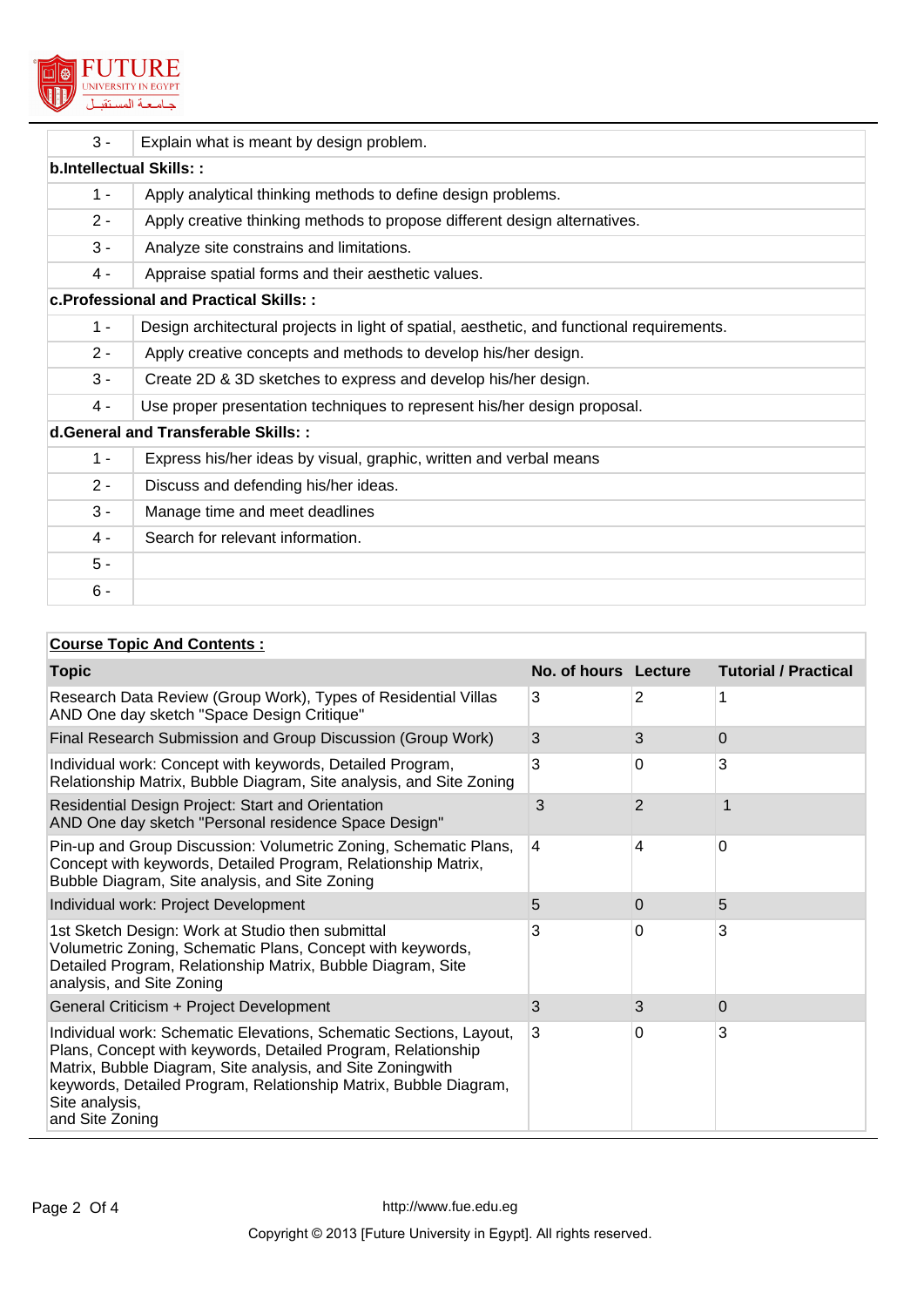

# **Course Topic And Contents :**

| <b>Topic</b>                                                                                                                                                              | No. of hours Lecture |   | <b>Tutorial / Practical</b> |
|---------------------------------------------------------------------------------------------------------------------------------------------------------------------------|----------------------|---|-----------------------------|
| Pin-up and Group Discussion: Elevations, Sections, Layout, Concept 4<br>with keywords, Site analysis, and Site Zoning                                                     |                      | 4 | 0                           |
| Individual work: Project Development                                                                                                                                      | 5                    | 0 | 5                           |
| 2nd Sketch Design: Work at Studio then submittal<br>Elevations, Sections, Layout, Concept with keywords, Detailed<br>Program, Relationship Site analysis, and Site Zoning | 3                    | 0 | 3                           |
| General Criticism + Project Development                                                                                                                                   | 3                    | 0 | 3                           |
| Individual work: Project Development                                                                                                                                      | 3                    | 0 | 3                           |
| Pin-up and Group Discussion                                                                                                                                               | 3                    | 3 | 0                           |
| 3rd Sketch Design: Work at Studio then submittal + Orientation                                                                                                            | 3                    | 0 | 3                           |
| Individual work: Project Development                                                                                                                                      | 6                    | 0 | 6                           |
| One day sketch design: External Design Project                                                                                                                            | 3                    | 0 | 3                           |
| <b>General Criticism</b>                                                                                                                                                  | 3                    | 3 | $\overline{0}$              |
| Project developing                                                                                                                                                        | 6                    | 0 | 6                           |
| <b>General Criticism</b>                                                                                                                                                  | 3                    | 3 | $\overline{0}$              |
| <b>Project Finishing</b>                                                                                                                                                  | 12                   | 0 | 12                          |
| <b>Project Submittal</b>                                                                                                                                                  | 3                    | 0 | 3                           |

| <b>Teaching And Learning Methodologies:</b> |
|---------------------------------------------|
| Lectures.                                   |
| One to One Discussion                       |
| <b>Public Group Discussion</b>              |
| Search for Data (Self-study)                |
| <b>Research Presentation</b>                |
| <b>Sketch Designs</b>                       |

| <b>Course Assessment:</b>                  |                          |                |                    |  |
|--------------------------------------------|--------------------------|----------------|--------------------|--|
| <b>Methods of assessment</b>               | <b>Relative weight %</b> | <b>Week No</b> | <b>Assess What</b> |  |
| 1st, 2nd and 3rd sketch design             | 15.00                    |                |                    |  |
| Final exam                                 | 40.00                    |                |                    |  |
| Group Research                             | 5.00                     |                |                    |  |
| One day External Sketch Design             | 10.00                    |                |                    |  |
| Participation                              | 10.00                    |                |                    |  |
| Preliminary Submission of Final<br>Project | 5.00                     |                |                    |  |
| Submission of Final Project                | 15.00                    |                |                    |  |